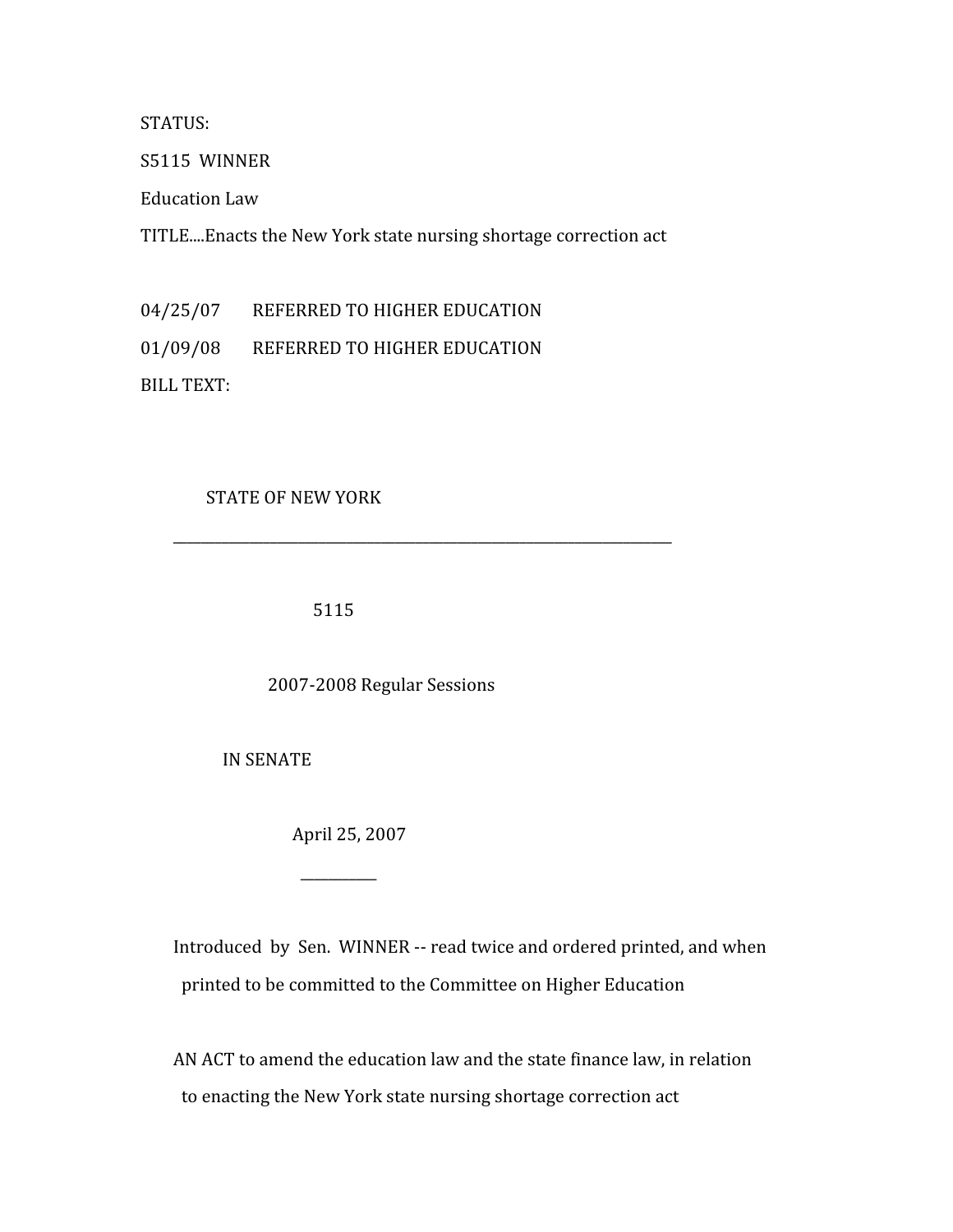The People of the State of New York, represented in Senate and Assem-bly,
do
enact
as
follows:

1 Section 1. This act shall be known and may be cited as the "New York" 2

state
nursing
shortage
correction
act".

3 § 2. The education law is amended by adding a new section 669-e to 4

read
as
follows:

5 § 669-e. New York state nursing recruitment incentive and retention 6

program.
1.
The
department
is
authorized,
within
amounts
appropriated
or 7

otherwise
lawfully
available
from
any
other
source,
to
establish
a
nurs‐ 8

ing
recruitment
incentive
and
retention
program.

9

2.
Definitions.
As
used
in
this
section
the
term:

10

(a)
"Prospective
nurse"
shall
mean
a
person
who
desires
to
enter
nurs‐

11

ing
school
to
become
a
nurse.

12

(b)
"Degree
producing
curriculum"

shall

mean

a

series

of

courses 13

programmed

to

culminate
in
a
specific
post‐secondary
degree
or
diploma 14

when
successfully
completed.

15 (c) "Tuition" shall mean the total semester, quarter, or classroom 16 hour cost of instruction to the student as periodically published in the 17 catalogue of the institution, specifically excluding mandatory fees, 18

book
charges,
and
room
and
board.

19 (d) "Tuition benefit" shall mean the payment of whatever cost is 20 attributable to the cost of tuition after the deduction of any other

21

available
educational
grant
aid.

22

(e)
"Part‐time
study"
shall
mean
enrollment
in
an
approved
post‐secon‐ 23

dary
degree
program
for
at
least

six

but

less

than

twelve

semester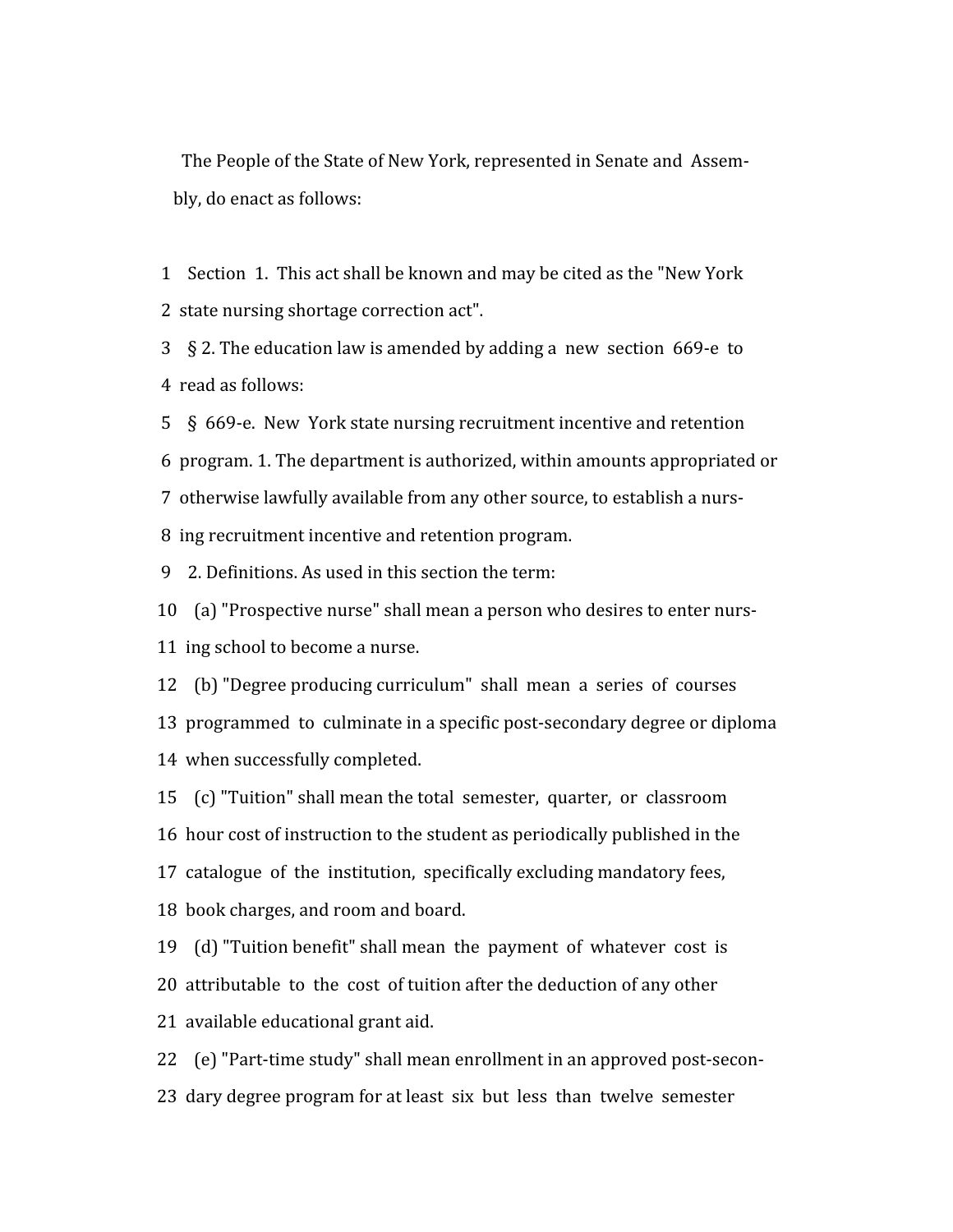24 hours, or the equivalent per semester, or at least four but less than 25

eight
semester
hours
per
quarter
in
an
institution.

EXPLANATION--Matter in italics (underscored) is new; matter in brackets [] is old law to be omitted.

LBD07218‐02‐7

S. 5115 2

1

(f)
"Institution"
shall
mean
university
of
the
state
of
New
York,

the 2 city university of New York or a community college located within this 3 state which provides a course of study leading to the granting of a 4

post‐secondary
degree
or
diploma.

5

(g)

"Legal

resident"
shall
mean
a
person
whose
principal
domicile
is 6

located
within
New
York
state
in
excess
of
one
hundred

eighty‐six

days 7

per
year.

8

3.

(a)

Notwithstanding
the
provisions
of
any
other
general,
special, 9 or local law, rule, or regulation, any prospective nurse shall be enti-10 tled to the tuition benefit provided by this section upon such person's 11

enrollment
in
a
degree
producing
curriculum
in
any
institution.

12

(b)
The
tuition
benefit
provided
by
this
section
shall

be

restricted 13 to legal residents of the state. The benefit may be used for either 14 part-time or full-time study. No restriction as to sessions, students 15

status,
or
space
availability
which
does
not
apply
to
all
students
shall 16

be
placed
by
institutions
upon
recipients
under
this
program. 17 (c) Upon the recipient's attainment of a baccalaureate or cessation of

18

status
as
an
active
member,
whichever
occurs
first,
the
benefit
provided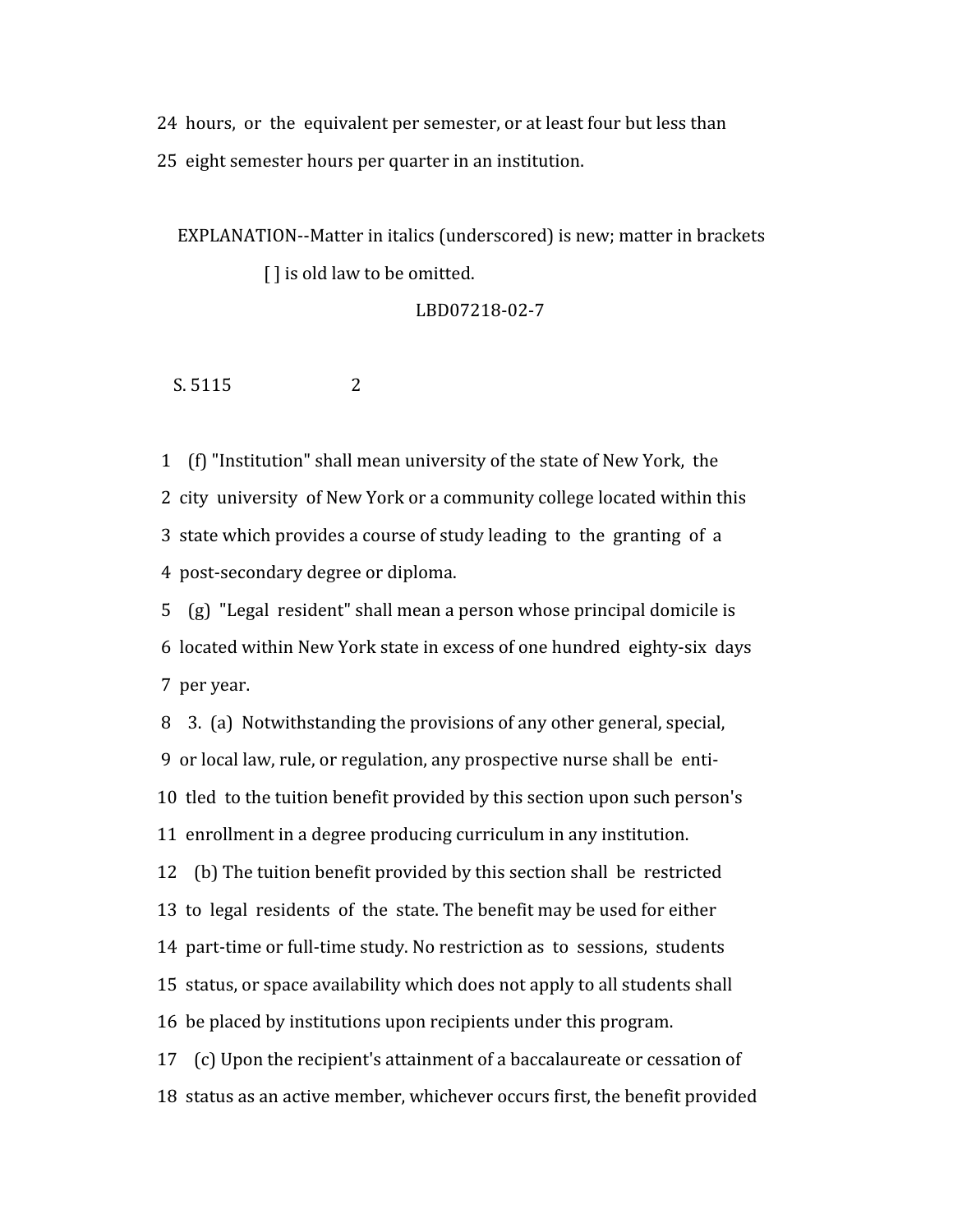19

by

this

section
shall
be
discontinued.
The
tuition
benefit
provided
by 20 this section may be suspended at the direction of the department for a 21 recipient's failure to maintain good academic progress and program 22 pursuit or for the failure to maintain sufficient academic standing to 23 retain eligibility for any other financial assistance the recipient may 24

be
receiving.

25

(d)
Unless
otherwise
provided
for
in
this
section,
the
tuition
benefit 26

shall
be
on
the
terms
and
conditions
set

by

the

department,

provided 27 that such person shall sign a contract to agree to work in a job that 28 requires such person to be licensed as a registered nurse more than an 29

average

of

twenty

hours

per
week
anywhere
within
this
state;
for
two 30

years
if
such
person
was
in
an
associate
in
nursing
program;
or
for
four 31

years
if
such
person
were
in

a

bachelor's

or

higher

degree

nursing 32

program.
Such
job
shall
begin
within
one
year
after
leaving
college
or
a 33

nursing
degree
program.

34

(e)

The

tuition

benefit
provided
by
this
section
shall
be
effective 35

beginning
with
the
school
semester
or
quarter

following

its

enactment 36

into
law.

37

4.

(a)
A
registered
nurse
who
did
not
receive
the
full
benefit
pursu‐ 38

ant
to
subdivision
three
of
this
section
or
is
under
obligation
to
repay 39

the
loans,
and
is
employed
more
than
an
average
of
twenty
hours

a

week 40

in

a

licensed
and
registered
nursing
job
in
this
state
may
require
the 41 state university of New York or the city university of New York to take 42 over all or part of such registered nurse's student loan payments if 43

such
person
averages
more
than
thirty‐five
hours
per
week
in
a
job

that 44

requires
such
person
to
be
licensed
as
a
registered
nurse.

45

(b)

If

such
person
averages
between
twenty
and
thirty‐five
hours
per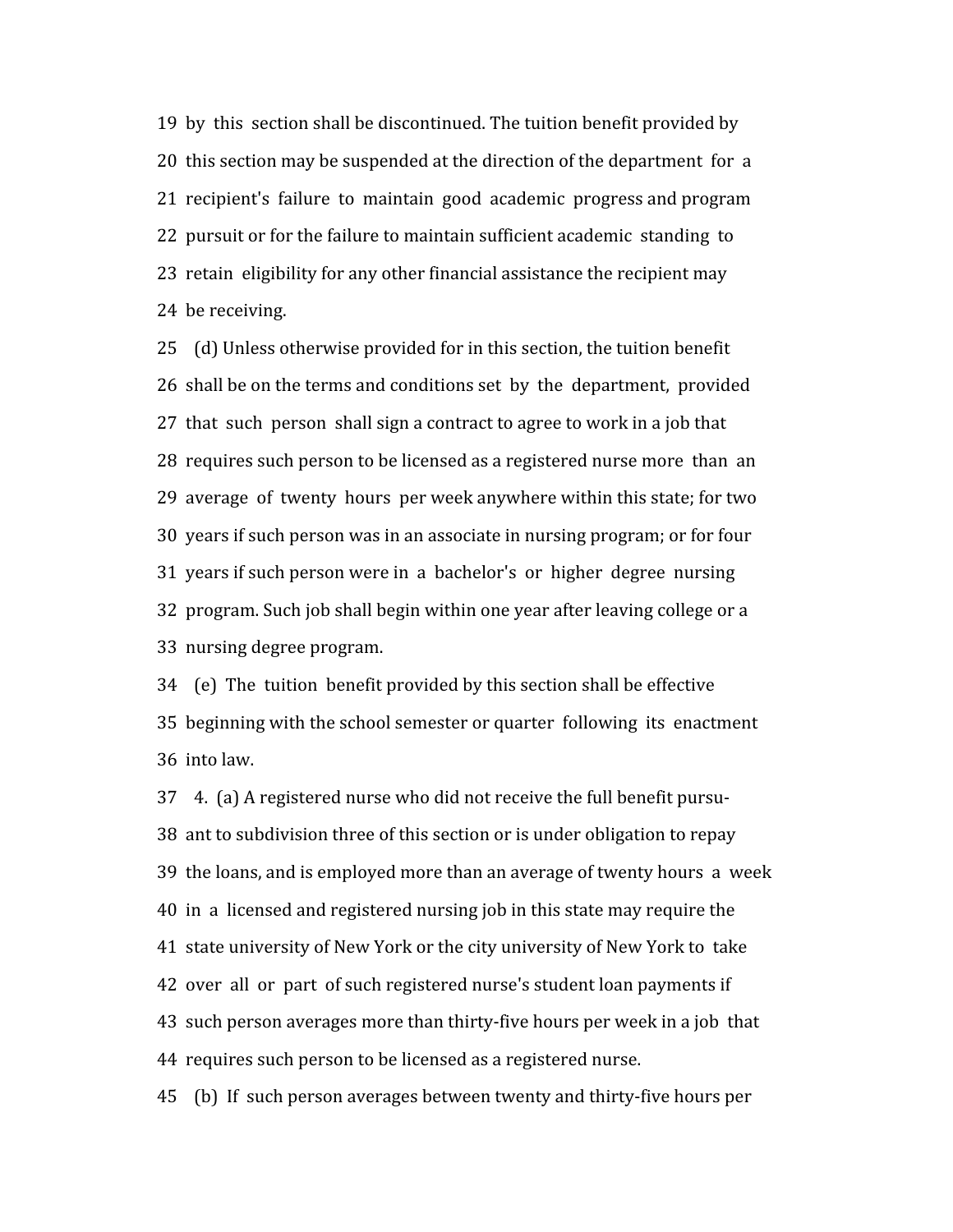46

week
in
a
job
that
requires
such
person
to
be
licensed
as

a

registered 47 nurse, one-half of the student loan payments shall be taken over by such 48

institutions.

49

(c)

Only

hours

worked
within
New
York
state
may
be
eligible
towards 50 the hours of work per week.

51 5. The state university of New York and the city university of New 52

York

shall

continue

to

operate
pursuant
to
subdivision
three
of
this 53

section
until
such
person
receives
the
same
amount
as

would

have

been 54

received

under

subdivision

one

of

this
section
or
until
such
person 55

ceases
to
be
employed
more
than
twenty
hours
per
week
in
a
job

in

this

S. 5115 3

1

state
that
requires
such
person
to
be
licensed
as
a
registered
nurse,
or 2

such
person's
student
loans
are
paid
off,
whichever
occurs
first. 3 6. (a) If such benefit pursuant to subdivision four of this section 4 ceases because such registered nurse ceases to be employed more than an 5

average

of

twenty

hours
per
week
in
a
job
in
this
state
that
requires 6

such
person
to
be
licensed
as
a
registered
nurse,
such
person
may

reap‐

7

ply
when
such
person
begins
to
work
more
than
an
average
of
twenty
hours 8

per
week.

9

(b)

At

the

time

when

the
benefit
ceases,
the
full
amount
of
money 10 advanced such person shall be converted into a student loan as defined 11

in
the
contract
such
person
signed
pursuant
to
paragraph
(d)
of
subdivi‐ 12 sion three of this section.

13

(c)

The

commissioner
of
health
may
waive
or
delay
the
enforcement
of 14

this
subdivision
in
cases
of
extreme
hardship.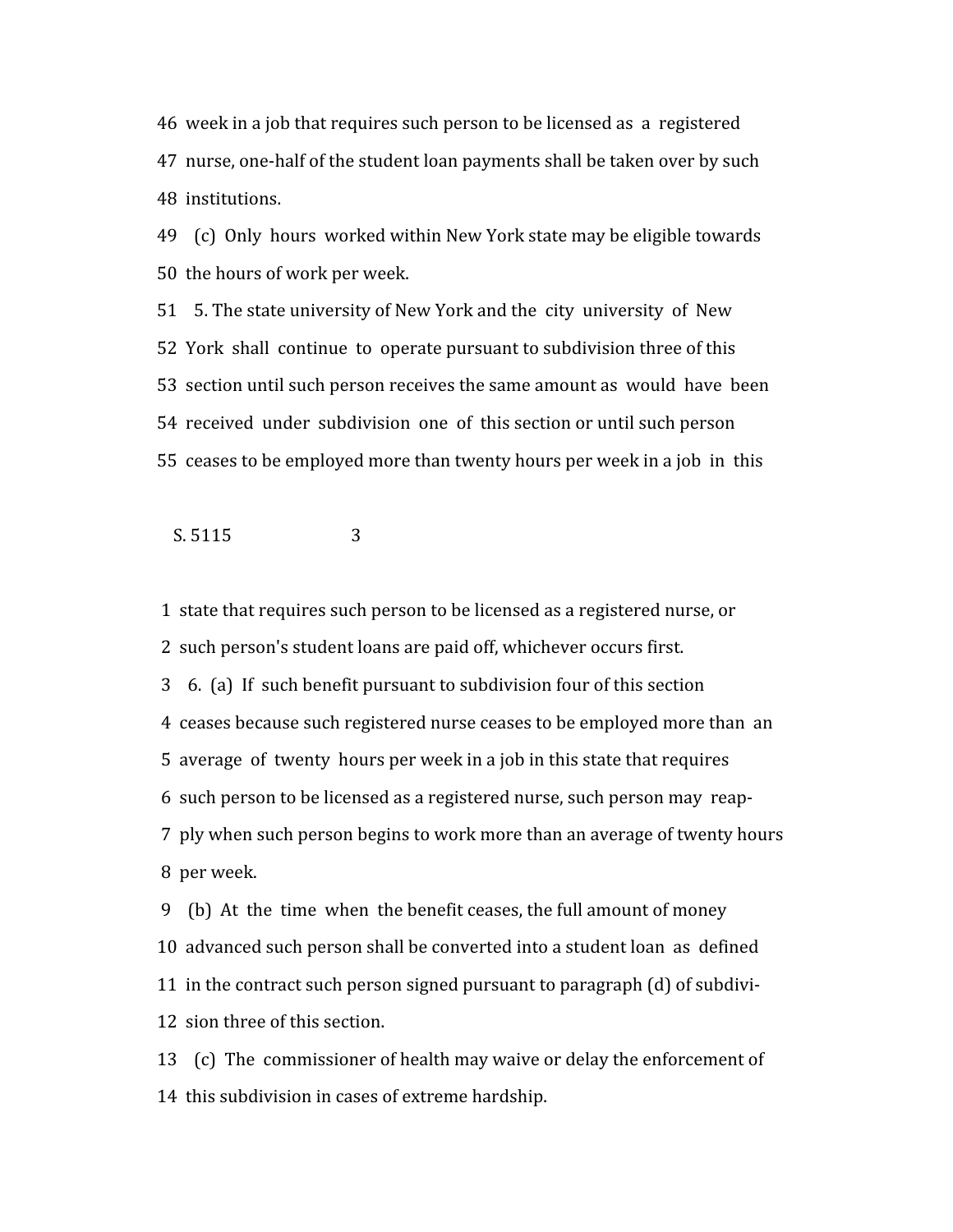15 7. The respective institutions shall provide the department of taxa-16 tion and finance on a quarterly basis with pertinent information, 17 including, but not limited to, the names, addresses, social security 18 numbers, names and addresses of employers. Such information shall be in 19

a
computer
readable
format
as
set
forth
by
the

department

of

taxation 20

and
finance.

21 § 3. The state finance law is amended by adding a new section 91-g to 22

read
as
follows:

23 § 91-g. New York state nursing recruitment incentive and retention 24 account. 1. There is hereby established in the joint custody of the 25 state comptroller and the commissioner of taxation and finance an 26 account in the miscellaneous special revenue fund to be known as the New 27

York
state
nursing
recruitment
incentive
and
retention
account.

28 2. Such account shall consist of all revenues received from contrib-29

utions,
donations
and
other
moneys
credited
or
transferred
thereto

from 30

any
other
fund
or
source
pursuant
to
law.

31

3.

Moneys

of
the
account,
following
appropriation
by
the
legislature 32

may
be
expended
for
the
New
York
state
nursing
recruitment
incentive
and 33

retention
program.
Moneys
shall
be
paid
out
of
the
account
on
the

audit 34

and

warrant

of
the
state
comptroller
on
vouchers
certified
or
approved 35

by
the
adjutant
general
of
New
York
state.

36

§
4.
This
act
shall
take
effect
July
1,
2007.

Effective

immediately,

37

the

addition,

amendment
and/or
repeal
of
any
rule
or
regulation
neces‐

38 sary for the implementation of this act on its effective date are

39

authorized

and

directed

to

be

made

and
completed
on
or
before
such 40

effective
date.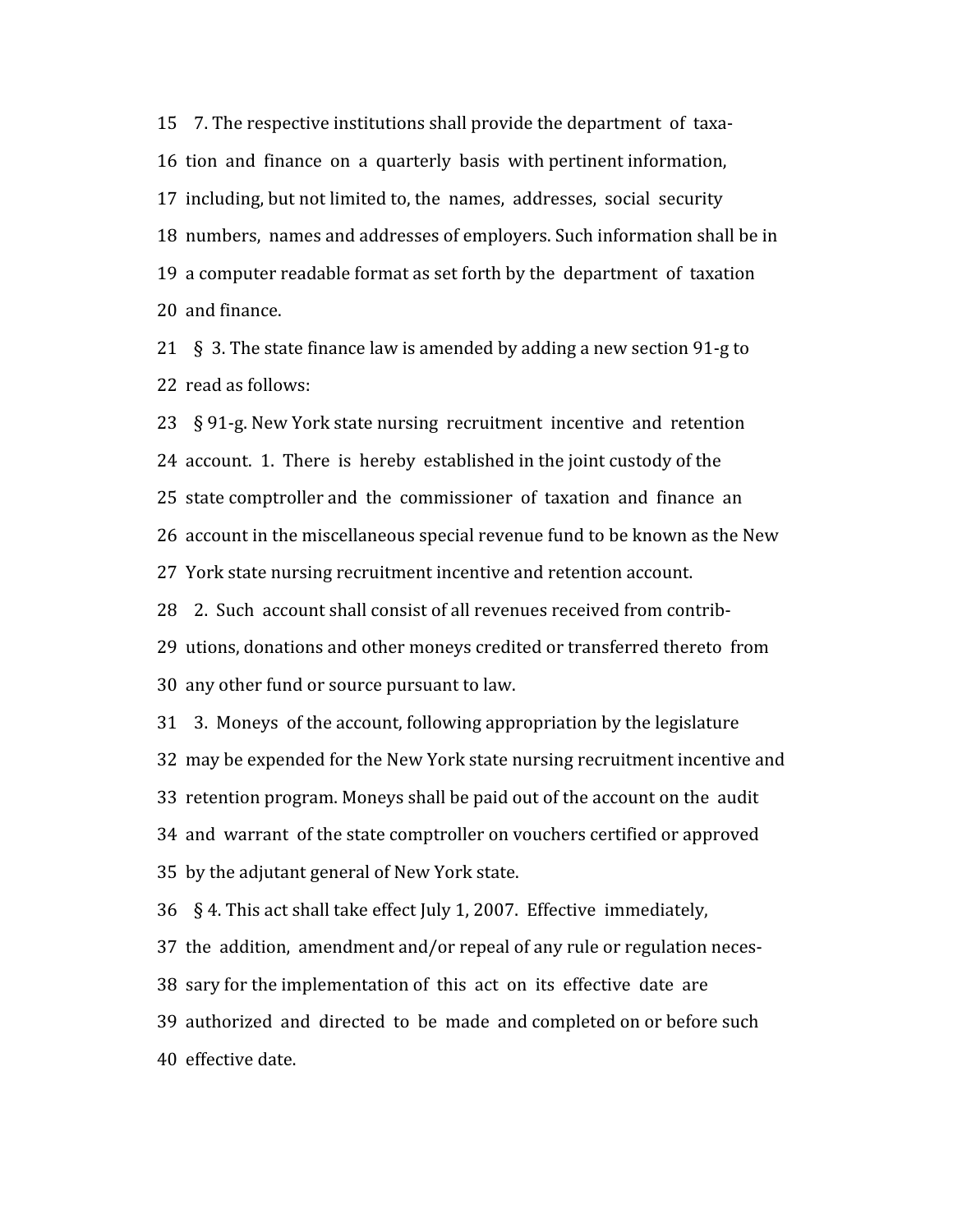NEW
YORK
STATE
SENATE INTRODUCER'S
MEMORANDUM
IN
SUPPORT submitted
in
accordance
with
Senate
Rule
VI.
Sec
1

BILL
NUMBER:
S5115

SPONSORS
MEMO:

SPONSOR:
WINNER

TITLE
OF
BILL:

An
act
to
amend
the
education
law
and
the
state finance law, in relation to enacting the New York state nursing shortage correction
act

PURPOSE OR GENERAL IDEA OF BILL: This bill would address the problem of
nursing
shortages
by
creating
educational
incentives.
With
these incentives
in
place,
those
interested
in
following
a
nursing
career
are given
further
incentive
with
regard
to
various
costs
attributed
to education such as tuition, books, lab fees and other required fees. In return, those opting to take advantage of this educational program would be
required
to
fulfill
a
commitment
to
New
York
commensurate
with
the amount
of
time
spent
in
school,

SUMMARY
OF
SPECIFIC
PROVISIONS:

The
education
law
is
amended
by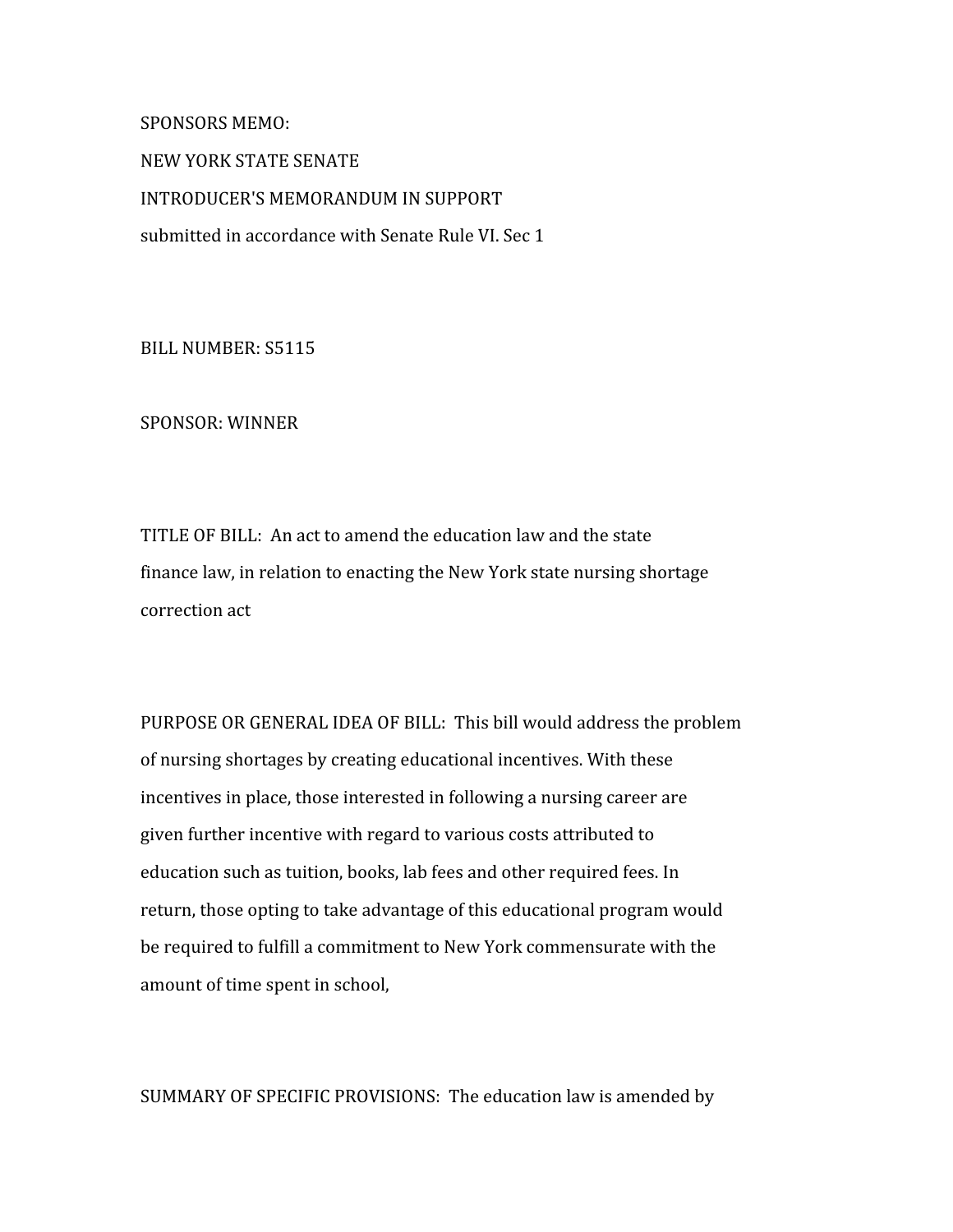adding
a
new
section
669‐d
authorizing
the
department
to
establish
a nursing
recruitment
and
retention
program.

The
state
finance
law
is
amended
to
ass
a
new
section
91‐f,
expressing that the Comptroller and the Commissioner of Tax & Finance jointly establish
an
account
in
the
miscellaneous
special
revenue
fund
to
be known
as
the
New
York
State
Nursing
Recruitment
Incentive
and
Retention Account.

JUSTIFICATION:

New
York
is
faced
with
a
severe
shortage
affecting hospitals, nursing homes and other medical service businesses. Not only are
hospital
and
nursing
homes
adversely
affected,
but
we
as
New
Yorkers are
faced
with
the
possibility
of
substandard
health
care
due
to
the nursing
shortage.

By
implementing
a
program
that
makes
nursing
a profession that is attractive to those choosing a career in this field, we can ensure that New Yorkers can have their health needs met.

This
legislation
meets
these
needs
in
three
ways.
First,
it
creates
an educational opportunity by creating a tuition-free educational opportunity
for
nursing.
This
bill
will
allow
those
who
might
not
otherwise
be able
to
afford
college
but
are
interested
in
a
nursing
career
the
oppor‐ tunity.
It
will
also
give
those
who
are
interested
in
nursing,
as
well as
other
careers,
an
incentive
to
enroll
in
a
nursing
program.
Secondly, when one follows this free educational opportunity, New York will benefit. Those who take advantage of this educational opportunity will also be
signing
up
to
work
in
New
York,
in
their
field
of
study
for
the
same